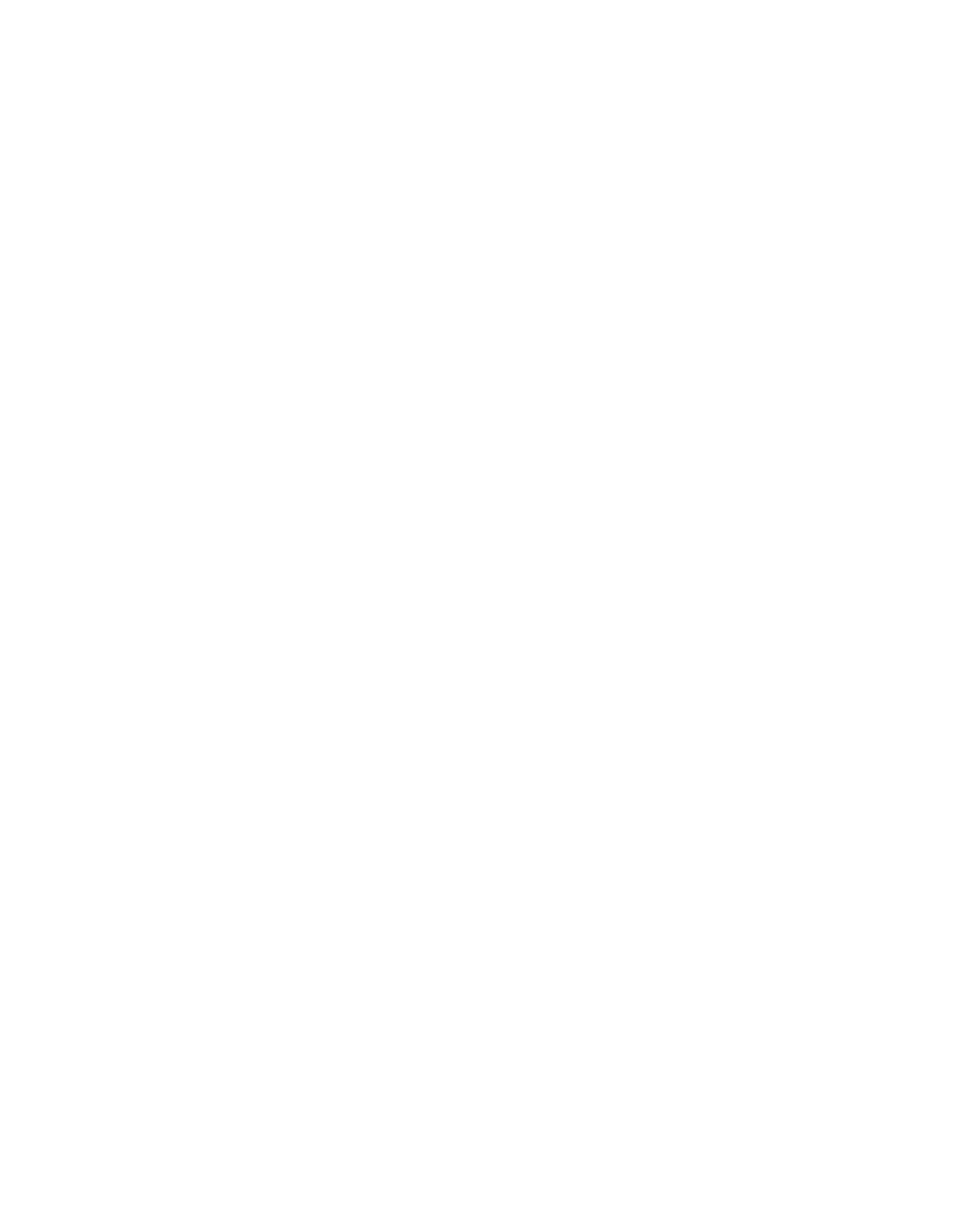Chair Giese called for Public Comment on any item not on the agenda. There was none.

 Chair Giese called for approval of the consent agenda—(a) approval of the May 16, 2022 minutes; (b) approval of payroll claims for hours worked May 15 - 28, 2022; (c) approval of accounts payable claims; Commissioner Gill moved, seconded by Commissioner Launsby, to approve the consent agenda items. ROLL CALL VOTE: Albenesius- yes, Launsby- yes, Giese- yes, Love- absent, Gill- yes. UNANIMOUS MOTION CARRIED.

 **Payroll – General Fund Employer:** Gross Salaries-\$163,194.15; Net Pay-\$117,059.14; Total Retirement-\$11,376.20; Total FICA-\$12,155.86; Health Plan-\$39,000.00; Dental Plan-\$1,170.00; Life Insurance-\$200.32; Larry Albenesius- \$1,152.39; Robert Giese-\$1,198.54; Janet Gill-\$1,152.39; Troy Launsby-\$952.39; Scott Love-\$1,152.39; Cherie Conley- \$1,794.98; Robin Hansen-\$1,328.42; Joan Spencer-\$2,367.92; Kathy Abbe-\$1,341.46; Dawn Bousquet-\$2,367.92; Maria Garcia-\$1,098.16; Stephanie Gatzemeyer-\$1,626.41; Jalissa Hattig-\$1,323.20; Brenda Landaverde-\$1,251.45; Samantha Mitchell-\$1,237.60; Debera Benton-\$1,320.00; Christy Abts-\$2,367.92; Melissa Collins-\$1,577.60; Joseph O'Neil-\$576.92; Karen Jimenez-\$1,549.98; Katherine Wiltgen-\$2,367.92; Louvontree Hunter-\$2,907.37; Debra Jensen-\$1,614.40; Casandra Pedroza-\$1,240.00; Kevin Hansen-\$2,137.50; Tammy Dunn Peterson-\$1,255.20; Shaun Bird-\$1,920.15; Russell Briggs-\$0.00; Sergio Castillo-\$2,932.96; Timothy Decker-\$3,518.80; Brian Ellinger-\$3,089.02; Penny Epting- \$2,641.80; Brian Fernau-\$2,671.48; Tyler Fulkerth-\$2,794.15; Brent Gilster-\$2,673.32; Martin Guerrero-\$2,807.78; Melvin Harrison III-\$2,388.69; Jason James-\$2,204.80; Douglas Johnson-\$2,412.78; Kimberly Johnson-\$215.67; Jared Junge- \$2,612.64; Christopher Kleinberg-\$2,583.09; Gregory Nyhof-\$1,869.84; Mardi Schnee-\$1,121.60; Ryne Sell-\$552.50; Sarah Hammond-\$2,178.85; Shantel Krull-\$988.80; Debra Schmiedt-\$3,476.65; Kimberly Watson-\$3,697.27; Emma Wiebelhaus-\$1,236.00; Jacob Acero-\$1,810.86; Angelica Antonio Flores-\$1,737.03; Rebecca Broer-\$1,845.35; Kacie Brown-\$1,737.88; Lacey Clark-\$1,758.03; Alexander DeLeon-\$1,825.92; Elisabet DeRoin-\$1,980.67; Jesse Doelle- \$1,674.40; Karina Flores-\$655.20; Jonathan Gray-\$1,794.17; Sara Gritten-\$1,648.17; Kara Groetken-\$1,913.09; Todd Hammer-\$2,296.80; Adam Hough-\$1,734.50; Brenda Irwin-\$1,794.40; Brandon Long-\$1,709.80; Jose Magana-\$1,758.03; Jennifer Marquez-\$433.20; Jacob McCollum-\$1,737.03; Skyler Miner-\$2,085.66; Keaton Mueller-\$1,709.80; Mark Nelson- \$1,907.00; Kelsey O'Neill\$1,647.66; Zoey Olson-\$1,709.80; Jose Perez-\$873.60; Kimberly Peterson-\$1,937.81; Michele Rohde-\$1,537.90; Jonathan Romo-Rodriguez-\$1,703.88; Rebecca Schoep-\$1,785.86; Logan Schreier-\$1,528.80; Jennifer Svendsen-\$2,665.53; Estrella Vazquez-\$1,742.17; Randall Walsh-\$2,412.84; Deanna Hagberg-\$2,020.14; Jolene Gubbels-\$1,895.56; Jana Adam-\$192.61; Yvette Aldana-\$1,526.46; Theresa Grove-\$2,269.23; Courtney Swick- \$1,424.50; Jacqueline Traum-\$1,334.88; Ruth Gillaspie-\$504.00; Willard Johnston-\$2,084.86; **General Fund Employee:** Federal Tax-\$12,181.58; State Tax-\$5,979.94; Soc Sec-\$9,851.79; Medicare-\$2,304.07; Extra Fit-\$1,201.00; Extra Sit- \$135.00; Retirement-\$7,732.17; Health Plan-\$2,100.00; Dental Plan-\$441.00; Colonial Health-\$219.59; Sheriff Union Dues-\$405.00; Colonial Life/Disability-\$54.00; Deferred Comp-\$705.00; Garnishments-\$1,178.57; Flex Plan Medical- \$948.41; VSP Vision Prem-\$418.82; Legal Shield-\$112.11; Liberty Nat'l Pretax-\$91.29; VSP Vision Base-\$75.67; **Road Fund Employer:** Gross Salaries-\$18,855.38; Net Pay-\$13,393.78; Retirement-\$1,272.75; Total FICA-\$1,387.91; Health Plan-\$5,500.00; Dental Plan-\$165.00; Life Insurance-\$27.16; Brent Byroad-\$2,524.20; Ryan Chambers-\$1,613.61; Paul Jerome Conley-\$1,692.78; Robert Hacker-\$1,637.60; Lance Jacobsen-\$1,601.60; David Kneifl-\$1,613.60; Kimon Litras- \$1,741.60; Dean Pallas-\$1,625.60; Tyler Pallas-\$1,601.60; Wilbur Peters II-\$1,601.60; Jared Vedral-\$1,601.60; **Road Fund Employee:** Federal Tax-\$1,404.76; State Tax-\$644.58; FICA-\$1,124.85; Medicare-\$263.06; Retirement-\$848.48; Health Plan-\$550.00; Dental Plan-\$84.00; Colonial Health-\$38.23; Garnishments-\$208.62; Road Union Dues-\$200.00; VSP Vision Prem-\$15.66; Legal Shield-\$18.41; Liberty National PreTax-\$35.23; Liberty National-\$0.00; VSP Vision Base- \$25.72; **Health Planning Grant Employer 2502:** Gross Salaries-\$1,577.60; Net Pay-\$1,132.55; Retirement-\$106.49; Total FICA-\$110.23; Health Plan-\$500.00; Dental Plan-\$15.00; Life Insurance-\$2.55; Jennifer Ankerstjerne-\$1,577.60; **Health Planning Grant Employee 2502:** Federal Tax-\$70.46; State Tax-\$34.76; FICA-\$89.34; Medicare-\$20.89; Extra Sit-\$5.00; Retirement-\$70.99; Dental Plan-\$21.00; Flex Plan Medical-\$100.00; VSP Vision Prem-\$15.66; Legal Shield- \$16.95; **Health Planning Grant Employer 2504:** Gross Salaries-\$1,543.20; Net Pay-\$1,201.30; Retirement-\$104.17; Total FICA-\$116.07; Health Plan-\$500.00; Dental Plan-\$15.00; Life Insurance-\$2.55; Yesica Saldana Cisneros-\$1,543.20; **Health Planning Grant Employee 2504:** Federal Tax-\$86.23; State Tax-\$44.28; FICA-\$94.07; Medicare-\$22.00; Retirement-\$69.44; Dental Plan-\$21.00; VSP Vision-\$4.88; **Juvenile Services Aid Employer 2507:** Gross Salaries- \$1,252.80; Net Pay-\$709.17; Retirement-\$84.56; Total FICA-\$67.46; Health Plan-\$500.00; Dental Plan-\$15.00; Life Insurance-\$2.55; Sarah Anderson Deck-\$1,252.80; **Juvenile Services Aid Employee 2507:** Federal Tax-\$32.54; State Tax-\$16.25; FICA-\$54.67; Medicare-\$12.79; Retirement-\$56.38; Health Plan-\$350.00; Dental Plan-\$21.00.

 **Accounts Payable – General Fund:** Cholitas Party Rental, colorpalooza - \$200.00; NE Assoc of Co Clerks/Election/ROD, workshop - \$125.00; Nebraska Notary Association, notary fee - \$68.66.

 Chair Giese opened the public hearing at 3:02 p.m. for the purpose receiving evidence, either orally or by affidavit from the applicant and any other person, bearing upon the propriety of the issuance of a liquor license for the following business: Old Dane, Inc., dba Landmand Golf Club, 2073 S Bluff Rd. Homer, Nebraska for a Class I Beer, Wine, Distilled Spirits, On Sale Only. No comments. Chair Giese closed the public hearing at 3:04 p.m.

 Commissioner Gill moved, seconded by Commissioner Albenesius, to approve the request for a liquor license for Old Dane, Inc., dba Landmand Golf Club, 2073 S Bluff Rd. Homer, Nebraska for a Class I Beer, Wine, Distilled Spirits, On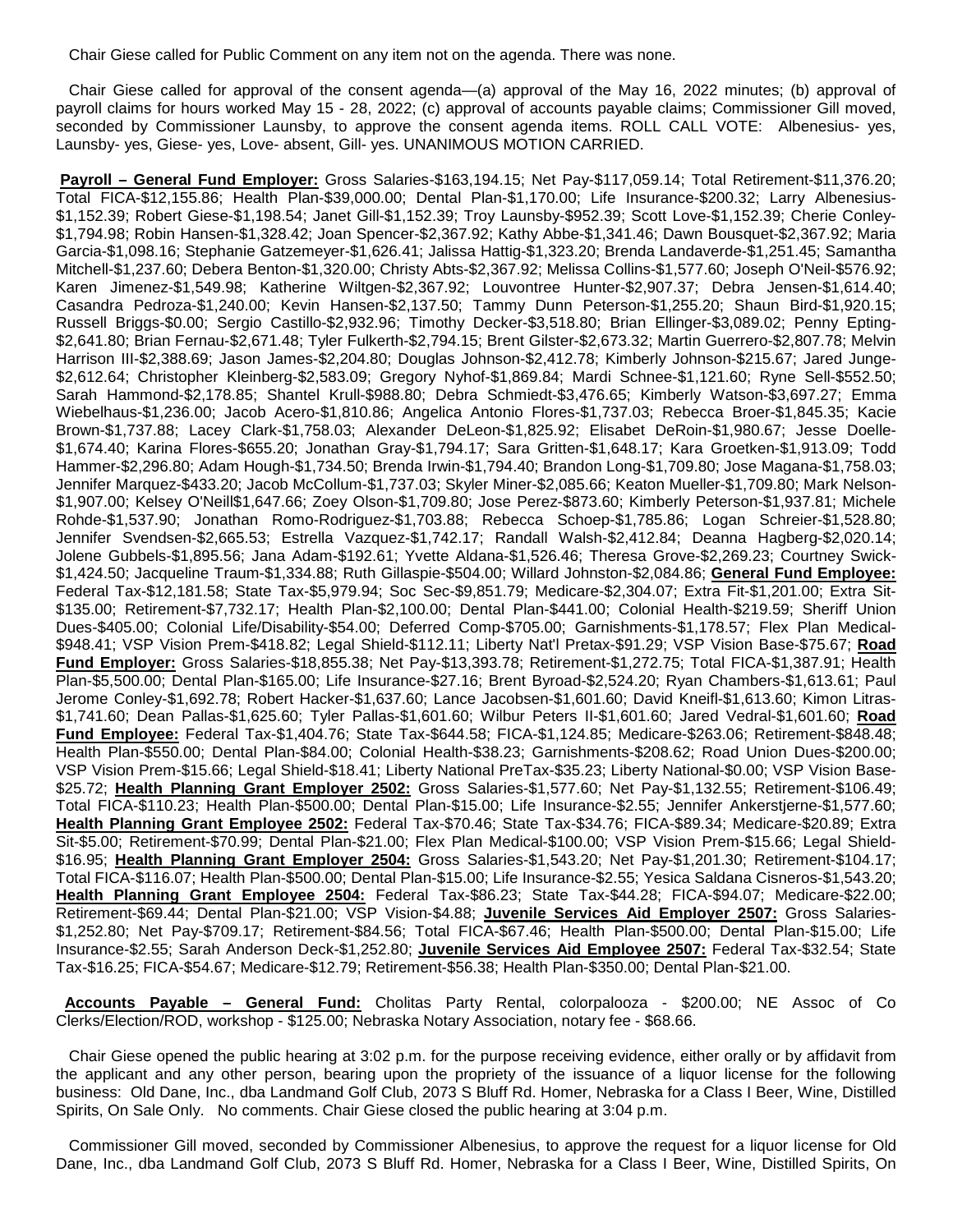Sale Only. ROLL CALL VOTE: Launsby- yes, Giese- yes, Love- absent, Gill- yes, Albenesius- yes. UNANIMOUS MOTION CARRIED.

 Brian Pearson, SIMPCO Assistant Transit Director, requested the board to approve funding the Siouxland Regional Transit System (SRTS) busing in the amount of \$12,000 per year to assist with the expense of 1200 rides per year in rural Dakota County. Mr. Pearson clarified that all Dakota County residence would have access to this service and that they would be using a sophisticated tracking system and would provide reports to the board. Commissioner Gill moved, seconded by Commissioner Launsby to approve a 1 year commitment to Siouxland Regional Transit System (SRTS) busing in the amount of \$12,000 per year to assist with the expense of 1200 rides per year in rural Dakota County. ROLL CALL VOTE: Giese- yes, Love- absent, Gill- yes, Albenesius- yes, Launsby- yes. UNANIMOUS MOTION CARRIED.

 Aleisha Barclay, Pony Express Stores, appeared requesting approval of a Special Designated Liquor License for a racing event on June 19, 2022, at Atokad Downs Racetrack from 9:00 a.m. to 4:00 p.m. and would be run the same as last year. Commissioner Albenesius moved, seconded by Commissioner Launsby to approve the Special Designated Liquor License for a horse racing event on June 19, 2022, at Atokad Downs Racetrack from 9:00 a.m. to 4:00 p.m. ROLL CALL VOTE: Gill- yes, Albenesius- yes, Launsby- yes, Giese- yes, Love- absent. UNANIMOUS MOTION CARRIED.

 Heather Millard of Hubbard Ne provided a handout of the event center/restaurant/cabins she is trying to get funding to build and was requesting county support for this project which will help her obtain grants and additional resources to help with grants. Ms. Millard assured the Commissioners that no tax dollars will be used. After much discussion Chair Giese asked that Ms. Millard obtain more information and they will set up a meeting to go over the project and will then bring back before the Board with more information later.

 Commissioner Gill moved, seconded by Commissioner Albenesius, to approve Resolution 20C-011 for the approval to release pledged securities at BankFirst. ROLL CALL VOTE: Albenesius- yes, Launsby- yes, Giese- yes, Love- absent, Gill- yes. UNANIMOUS MOTION CARRIED.

 Commissioner Launsby moved, seconded by Commissioner Giese, to approve Resolution 20C-012 to declare the 2005 Caterpillar as surplus to sell on Big Iron. ROLL CALL VOTE: Launsby- yes, Giese- yes, Love- absent, Gill- yes, Albenesius- yes. UNANIMOUS MOTION CARRIED.

 Jolene Gubbels, Highway Superintendent, was not present. Commissioner Launsby read the Road Report for May 15 - 28, 2022. Total road maintenance- 315.75 hours; overtime- 21 hours; tree/debris removal- 33 hours; culverts/road projects: Wigle Creek- 45 hours, S Bluff (1)- 28 hours, S Bluff (2)- 20 hours; garbage pickup- 33 hours; gravel hauling- 77 hours; total tons of gravel hauled- 1007.15; sign repair/barricading- 22 hours. Grading concerns: Elgin Ave, O Ave, Fiddler Creek, R Ave, M Ave, T Ave, gravel on Elgin Ave and 200<sup>th</sup> St.

 Chair Giese informed the Board that Ron Hartnett has agreed to be the Part-Time Seasonal Weed Control Superintendent. Chair Giese moved, seconded by Commissioner Launsby to appoint Ron Hartnett as the Part-Time Seasonal Weed Control Superintendent upon the completion of testing and obtaining the required licenses from the State of Nebraska. ROLL CALL VOTE: Giese- yes, Love- absent, Gill- yes, Albenesius- yes, Launsby- yes. UNANIMOUS MOTION CARRIED.

 Theresa Grove, Health Department Director, gave the following quarterly Health Department report. CDC Health Disparities Invoices: \$1,160.34, purchased bus passes, made packets with a flyer of COVID vaccination clinics, partnered with Siouxland Community Health Center and Heartland Counseling Services to provide 25 packets with two passes each. Still waiting for one additional laptop from RTI. 2 Year Contact Tracer ends November 18<sup>th</sup>, 2022. Covid cases have dropped. Covid-19 Vaccination and off site clinics – invoices \$16,456.35. Received pickup-monthly payment is \$912.16 paid from the grant. Immunization invoices \$2,868.36. Grant dollars went from \$41,519 to \$38,454. Lead grant – waiting to receive the subaward for quarter 2. Minority Health – invoices \$14,812.76 – work plan/budget was due April 15 for 2022-2023. 535 surveys were collected. OPIOD grant – invoices \$16,565.24. Attended training in Atlanta GA and New Orleans LA. Carry over funds of \$46,000 will fund the OPIOID prevention campaign. PHAB Accreditation, PHEP/BT, Radon, West Nile Virus grants are in place. Funding updates: Covid-19 Vaccination funding received a total of \$161,769 between 5-18-2021 to 10-22-2021. Covid 19 testing collected a total of \$9,782.82 between October to April. United Health Care Building Pathways provides residents free flu vaccines. June 11, 2022 is the Colorpalooza Color run.

 Camera replacement project. Jason Bogenreif with Quality Telecommunications described the replacement process. Bids were obtained from Thompson - \$27,321.14, Aaron Voss - \$25,860.00 and Quality Telecommunications- \$23,999.00. Commissioner Launsby moved, seconded by Commissioner Gill to award the camera replacement project to Quality Telecommunications for \$23,999.00. ROLL CALL VOTE: Gill- yes, Albenesius- yes, Launsby- yes, Giese- yes, Loveabsent. UNANIMOUS MOTION CARRIED.

 New PBX Telephone System project. Two bids were obtained: Priority Communications & Solutions- \$47,938.00 and Tri-View Communications Inc. dba Quality Telecommunications- \$41,400.00. Chair Giese moved, seconded by